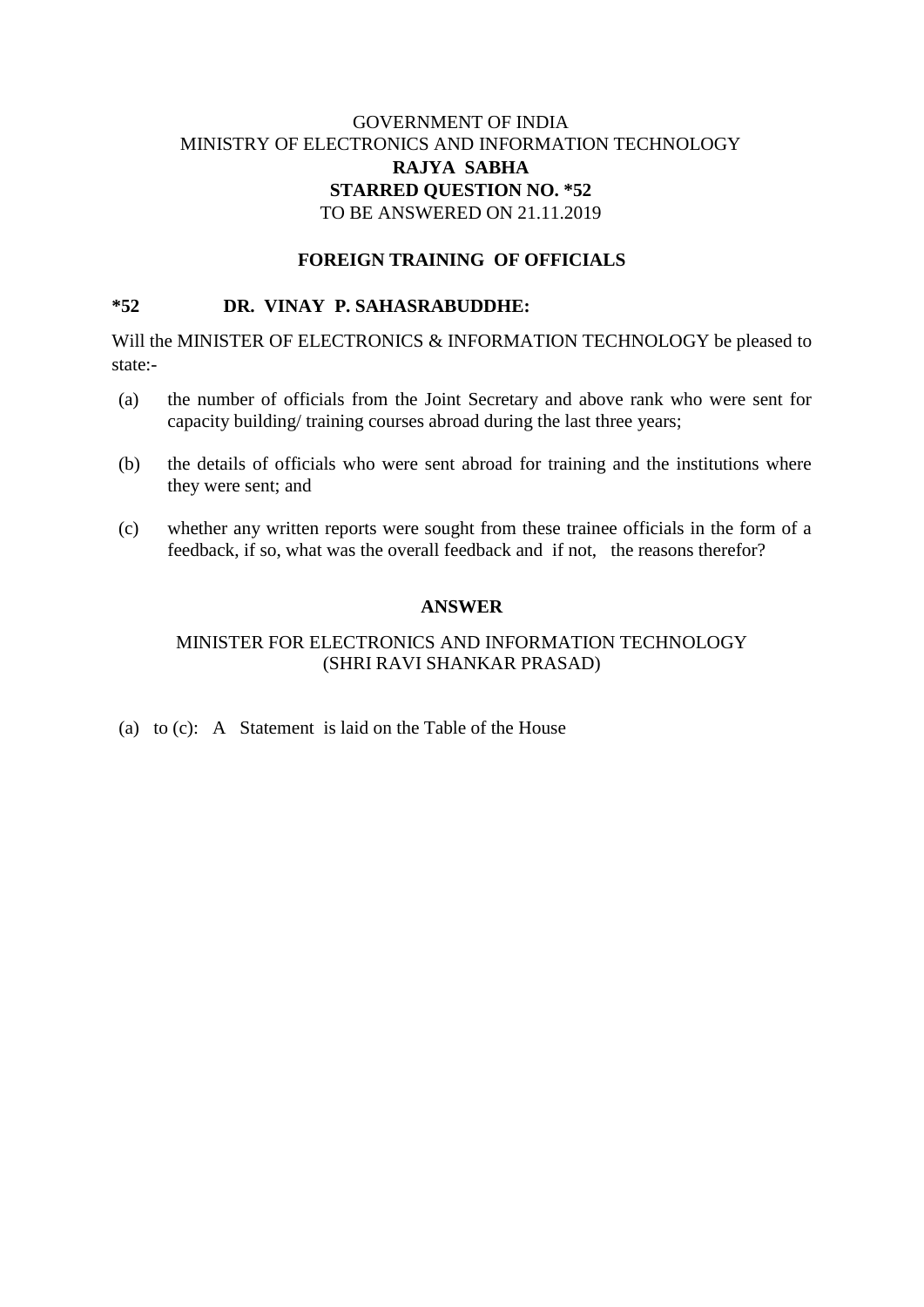### **STATEMENT REFERRED TO IN REPLY TO RAJYA SABHA STARRED QUESTION NO. \*52 FOR 21.11.2019 REGARDING FOREIGN TRAINING OF OFFICIALS**

**………**

(a), (b) and (c) : A total of 50 officers of the rank of Joint Secretary and above were deputed for capacity building/training courses abroad in the last three years. Out of these 50 officers, 34 belong to MeitY & its organisations and 16 officers belong to other organisations of Centre and State Governments. The details of Officials and institutions are at Annexure –I.

These trainings includes the training programmes conducted by

- (i) Department of Personnel & Training under its Domestic Funding of Foreign Training Scheme (DFFT),
- (ii) National E-Governance Division, MeitY which organises E-Governance Leadership Programme under CIO Training Programme at e-Governance Academy, Tallinn, Estonia,
- (iii) National Institute of Financial Management an autonomous body under Department of Expenditure which organises trainings in partnership with DCID, Duke University, USA to cater to the training requirement of Financial Advisers.

The intended purpose of the training/capacity building programme under DFFT courses was accomplished. The programme reports also include feedback from the participants which under the DFFT scheme reports are submitted by the individual officers to DOPT in the prescribed format.

Written reports/feedback received from officers attending the CIO programmes have shown that these have been well received and have enormously benefited the participants as they comprehensively cover different aspects of implementing e-Governance projects. The countries visited under the international best practices exposure visit component are South Korea, Singapore, Australia, Slovenia, Austria, Estonia, Sweden & Denmark

The officers trained under CIO training programme are involved in e-Governance projects & initiatives at Centre and State Government departments.

The training conducted by NIFM equipped the participants with the required knowledge, skills and international best practices to work efficiently and effectively in discharging their crucial responsibility in the areas of Planning, Budgeting, Budget execution and internal control.

\*\*\*\*\*\*\*\*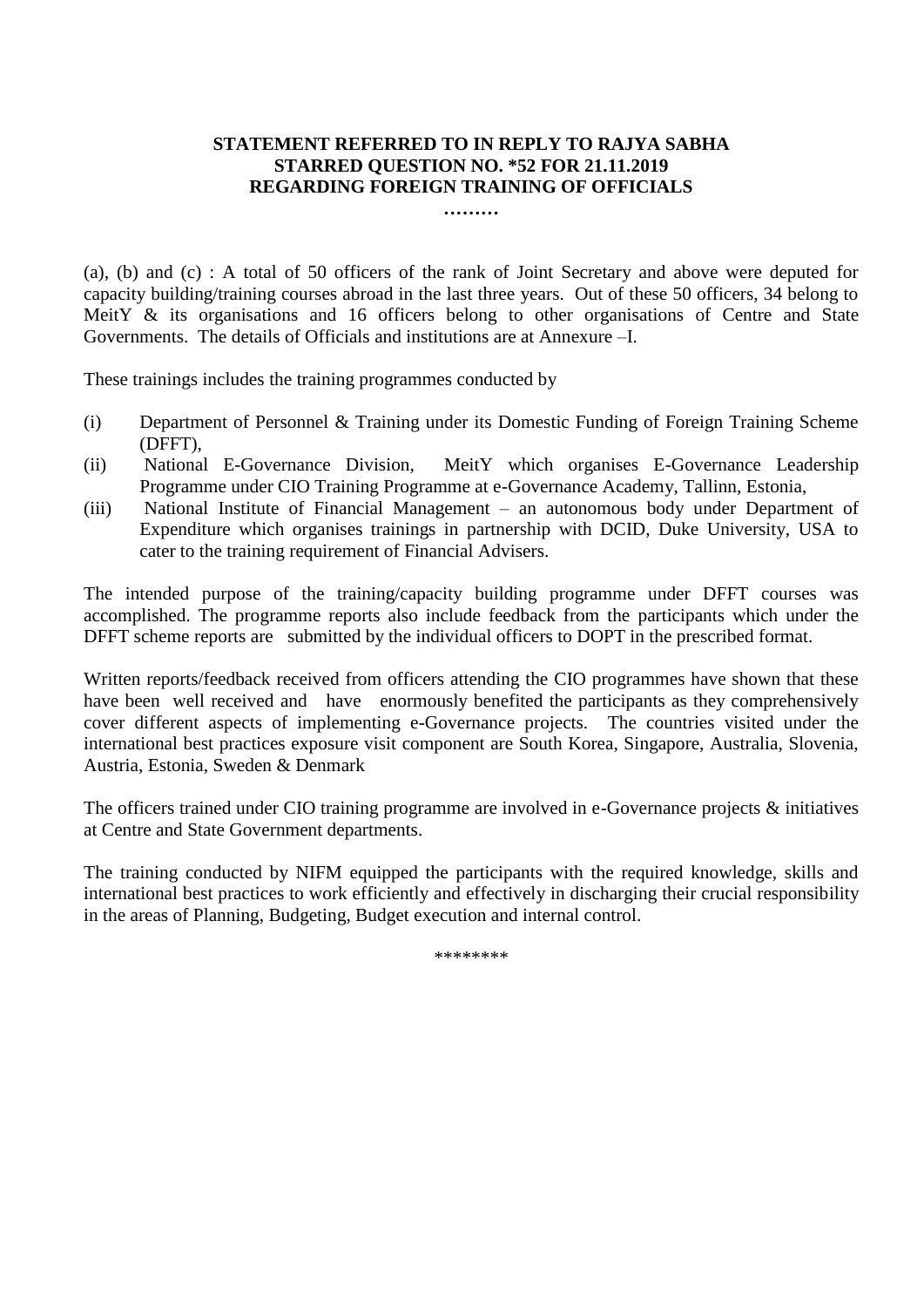# **ANNEXURE-I**

**The details of Joint Secretary & Above Level officers of MeitY sent abroad for training and the institutions where they were sent during the last three years:**

# **Foreign Trainings - 2016**

| SL.No.         | <b>OFFICERS</b>                                                     | <b>COUNTRY &amp; DATE</b>                                          | <b>INSTITUTION</b>                                                                                                   |
|----------------|---------------------------------------------------------------------|--------------------------------------------------------------------|----------------------------------------------------------------------------------------------------------------------|
| 1              | Sh. Sanjiv Kumar Mittal,<br>Joint Secretary, MeitY,<br>Delhi        | <b>USA</b><br>October 31-November<br>11, 2016.                     | Ethics and Governance at University of<br>California, Berkeley, USA                                                  |
| $\overline{2}$ | Dr. Tanuja Pande,<br>(IRAS:1987)                                    | i) At JFA School,<br>Harvard University,<br><b>USA</b>             | Short term training program entitled<br>"Leadership for 21 <sup>st</sup> Century Chaos,<br>Conflict and Courage"     |
|                | Director<br>Deputy<br>General,<br>UIDAI (HQ), Delhi                 | 18/9/2016 to 23/9/2016                                             | Under Domestic Foreign Funding<br>Training<br>Scheme<br>(DFFT)<br>οf<br>Department of Personnel & Training<br>(DoPT) |
|                |                                                                     | ii) At National Institute<br>of<br>Financial<br>Management (NIFM), | Advanced<br>$\mathbf{ii}$<br>management<br>Development Programme (AMDP) for<br>financial advisors                    |
|                |                                                                     | Faridabad<br>$\&$<br>Duke<br>University, USA                       | (Both Domestic + Abroad)                                                                                             |
|                |                                                                     | 27-29/08/18(NIFM)<br>10-18/09/18<br>(Duke)<br>University)          |                                                                                                                      |
| 3              | Shri H.C. Agrawal,<br>(IPOS:1988)                                   | At Cambridge<br>University, U.K.                                   | Short term training program entitled<br>"Leadership and Strategic Thinking"                                          |
|                | Ex-Deputy<br>Director<br>General,                                   |                                                                    | Under<br>Domestic Foreign<br>Funding<br>Training<br>(DFFT)<br>Scheme<br>of<br>Department of Personnel & Training     |
|                | UIDAI (HQ), Delhi                                                   | 18/9/2016 to 23/9/2016                                             | (DoPT)                                                                                                               |
| 4              | Shri<br>Sanjay Ambadas<br>Chahande,                                 | Australia New<br>At<br>Zealand<br>School<br>of<br>Governemnt       | Short term training program entitled<br>"Advance Leadership Programme"                                               |
|                | (IAS:MH:1988),<br>Deputy<br>Director<br>General,<br>UIDAI RO-Mumbai | (ANZSOG) at Sydney,<br>Australia                                   | Under Domestic Foreign Funding<br>Training<br>(DFFT)<br>Scheme<br>of<br>Department of Personnel & Training           |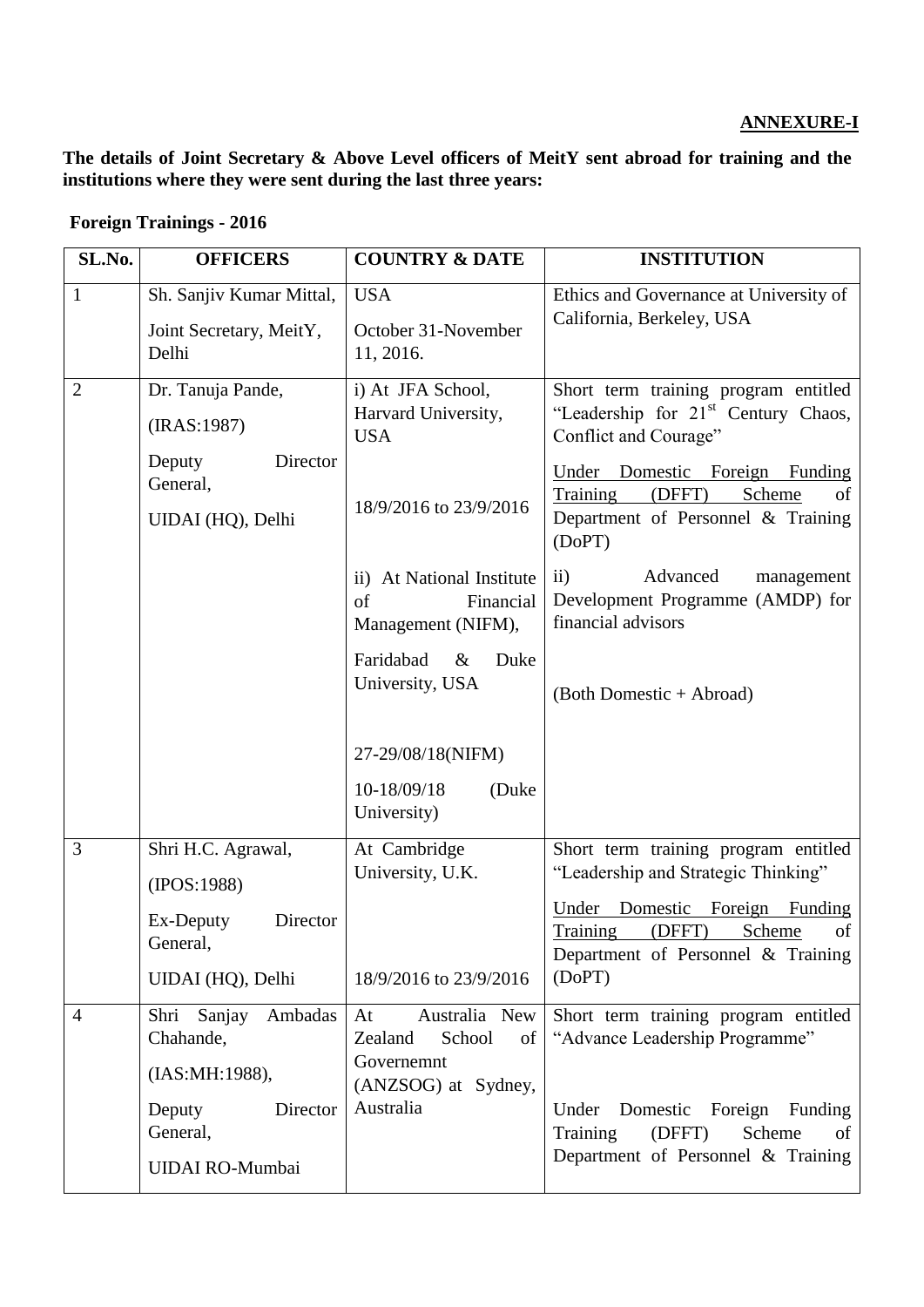|   |                                                           | 28/8/2016 to 2/9/2016                                           | (DoPT)                                                                                        |
|---|-----------------------------------------------------------|-----------------------------------------------------------------|-----------------------------------------------------------------------------------------------|
|   | Shri Deepak Chandra<br>Misra<br>Scientist-'G', NIC, Delhi | Sweden, Stockholm and<br>Denmark, Copenhagen<br>Oct 22-29, 2016 | e-Governance Leadership Programme<br>under CIO Training Programme at e-<br>Governance Academy |
| 6 | Shri Rajesh Gera<br>Scientist-'G', NIC, Delhi             | Sweden, Stockholm and<br>Denmark, Copenhagen<br>Oct 22-29, 2019 | e-Governance Leadership Programme<br>under CIO Training Programme at e-<br>Governance Academy |

# **Foreign Trainings - 2017**

| SL.No.         | <b>OFFICERS</b>                               | <b>COUNTRY &amp; DATE</b>                                           | <b>INSTITUTION</b>                                                                                                                           |
|----------------|-----------------------------------------------|---------------------------------------------------------------------|----------------------------------------------------------------------------------------------------------------------------------------------|
| $\overline{7}$ | Ms. Anuradha Mitra,<br>AS&FA<br>MeitY, Delhi  | i) USA<br>May 1-12, 2017                                            | i) Ethics and Governance at<br>University of California, Berkeley,<br><b>USA</b>                                                             |
|                |                                               | ii) India & USA                                                     | ii) Advance Management<br>Development Program (MDP) for<br><b>Financial Advisers at National</b><br><b>Institute of Financial Management</b> |
|                |                                               | August 13-21, 2018                                                  | (NIFM), India & Duke University,<br><b>USA</b>                                                                                               |
| 8              | Sh. Rajiv Bansal,                             | <b>USA</b>                                                          | <b>Leading Successful Social</b>                                                                                                             |
|                | Joint Secretary, MeitY,<br>Delhi              | April 30 – May 5, 2017                                              | Programme using Evidence to assess<br>Effectiveness at JFK School, Harvard<br>University, USA                                                |
| 9              | Shri V.G. Reddy,<br>(IRSEE:1985)              | <b>JFK</b><br>School,<br>At<br>Harvard<br>University,<br><b>USA</b> | Short term training program entitled<br>"Senior Managers in Government"                                                                      |
|                | Deputy Director General,<br>UIDAI (HQ), Delhi | 30/7/2017 to 18/8/2017                                              | Under Domestic Foreign Funding<br>Training<br>Scheme<br>(DFFT)<br>of<br>Department of Personnel & Training<br>(DoPT)                         |
| 10             | Shri Narendra Bhooshan,<br>(IAS:UP:1992)      | University<br>At<br>of<br>California,<br>Barkelay,<br><b>USA</b>    | Short term training program entitled<br>"Negotiations for Public Leaders"                                                                    |
|                | Ex-Deputy<br>Director<br>General,             | 17/7/2017 to 28/7/2017                                              | Domestic Foreign Funding<br>Under<br>Scheme<br>Training<br>(DFFT)<br>of                                                                      |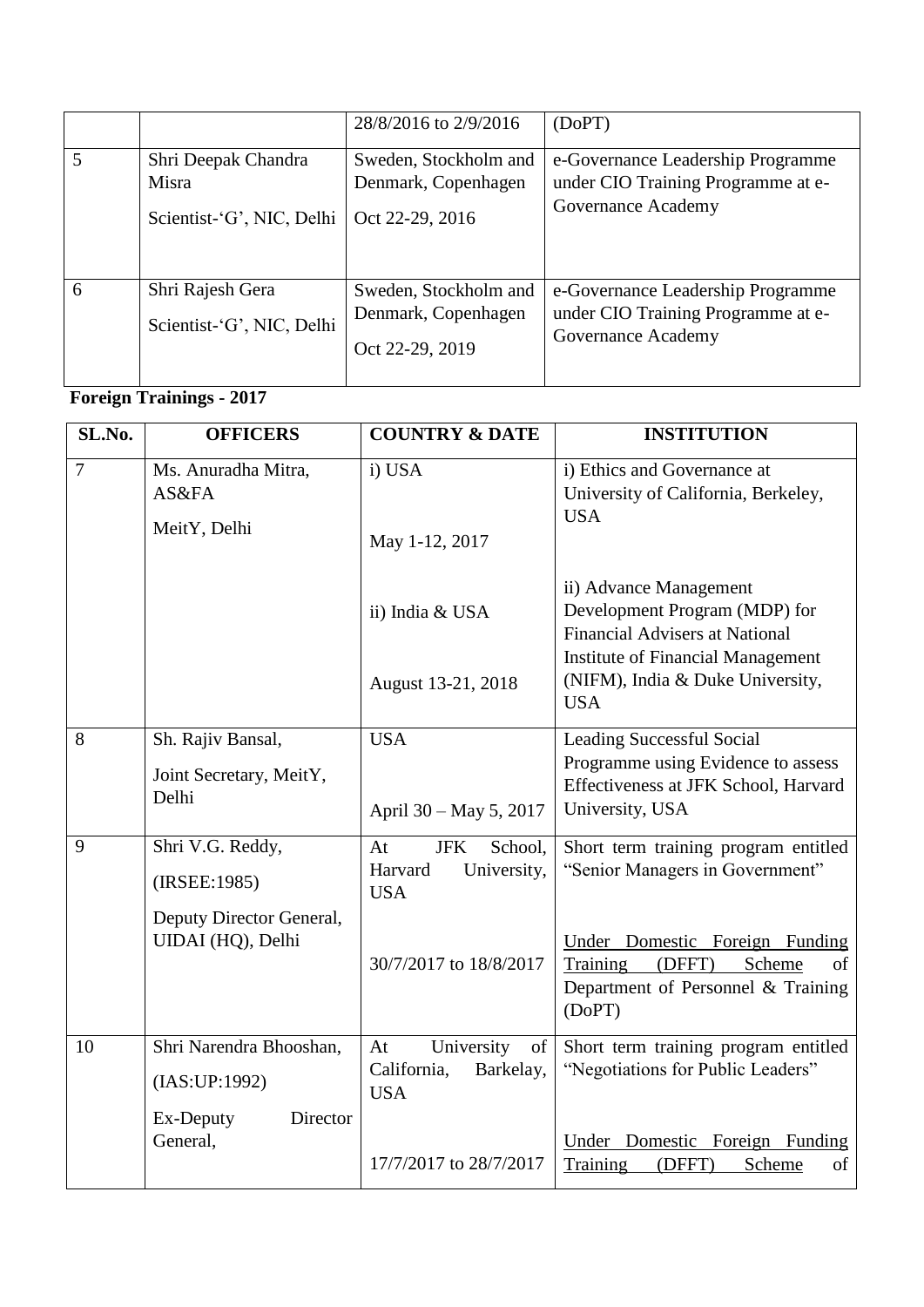|    | UIDAI (HQ), Delhi                                                     |                                      | Department of Personnel & Training<br>(DoPT)                                                                       |
|----|-----------------------------------------------------------------------|--------------------------------------|--------------------------------------------------------------------------------------------------------------------|
| 11 | Shri Ram Subhag Singh,                                                | <b>JFK</b><br>At<br>School,          | Short term training program entitled                                                                               |
|    | (IAS:HP:1987)<br><b>Ex-Deputy Director</b><br>General, UIDAI Regional | Harvard<br>University,<br><b>USA</b> | "Creative Collaborative Solutions"<br>Innovations in Governance"                                                   |
|    | Office-Chandigarh                                                     | 21-27/10/2017                        | <b>Under Domestic Foreign Funding</b><br>Training (DFFT) Scheme of<br>Department of Personnel & Training<br>(DoPT) |

# **Foreign Trainings - 2018**

| SL.<br>No. | <b>OFFICERS</b>                                                                                               | <b>COUNTRY &amp; DATE</b>                                                                                                                                                                  | <b>INSTITUTION</b>                                                                                                |
|------------|---------------------------------------------------------------------------------------------------------------|--------------------------------------------------------------------------------------------------------------------------------------------------------------------------------------------|-------------------------------------------------------------------------------------------------------------------|
| 12         | Sh. Pankaj Kumar,<br><b>Additional Secretary</b><br>MeitY, Delhi                                              | Tallinn, Estonia<br>August 27-31, 2018                                                                                                                                                     | e-Governance Leadership<br>Programme under CIO Training<br>Programme at e-Governance<br>Academy, Tallinn, Estonia |
| 13         | Sh. Sanjay Goel,<br>Joint Secretary, MeitY,<br>Delhi                                                          | <b>USA</b><br>June 4-15, 2018                                                                                                                                                              | Customized training programme in<br>"Ehics & Governance" at<br>University of Calfornia, Berkeley,<br><b>USA</b>   |
| 14         | Sh. Ajay Prakash Sawhney,<br>Secretary, MeitY, Delhi                                                          | <b>United Kindgom</b><br>July 2-6, 2018                                                                                                                                                    | "Leadership and Strategic<br>Thinking" at Cambridge<br>University, United Kingdom                                 |
| 15         | Shri Prem Narayan,<br>(IRSS:1990)<br>Deputy Director General,<br>UIDAI (HQ), Delhi                            | Conducted by National<br>Productivity<br>Council(NPC)<br>under<br>their Asian Productivity<br>Organisation(APO)<br>Project<br>at<br>Seoul,<br>Republic of Korea.<br>12/11/18 to 16/11/2018 | "Training of trainers on customers"<br>satisfaction index development for<br>the service sector"                  |
| 16         | Mr Anand Rao Vishnu Patil<br>Secretary, Dept. of<br>Electronics and Information<br>Technology, Chennai, Tamil | Tallinn, Estonia<br>August 27-31, 2018                                                                                                                                                     | e-Governance Leadership<br>Programme under CIO Training<br>Programme at e-Governance<br>Academy, Tallinn, Estonia |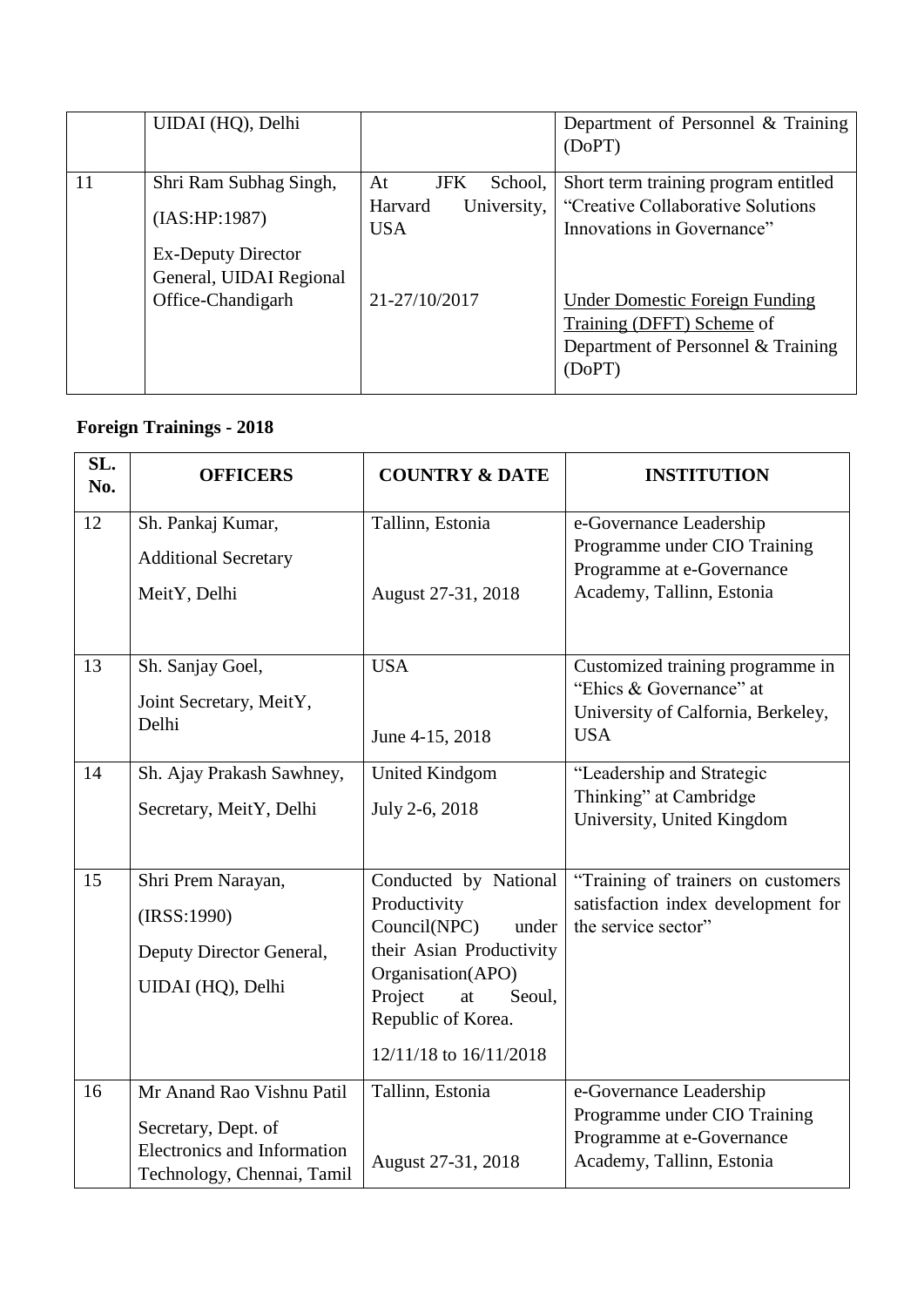|    | Nadu                                                                                                                         |                                        |                                                                                                                   |
|----|------------------------------------------------------------------------------------------------------------------------------|----------------------------------------|-------------------------------------------------------------------------------------------------------------------|
| 17 | Mr Ashok Kumar Kaluaram<br>Meena<br>Principal Secretary, Dept. of<br>Administrative Reforms and<br>Public Grievances, Odisha | Tallinn, Estonia<br>August 27-31, 2018 | e-Governance Leadership<br>Programme under CIO Training<br>Programme at e-Governance<br>Academy, Tallinn, Estonia |
| 18 | Mr Baldeo Purshartha<br>Secretary, Dept. of<br>Governance Reforms,<br>Chandigard, Punjab                                     | Tallinn, Estonia<br>August 27-31, 2018 | e-Governance Leadership<br>Programme under CIO Training<br>Programme at e-Governance<br>Academy, Tallinn, Estonia |
| 19 | Mr Jagdish Chander Sharma<br>Principal Secretary, Dept. of<br>Information Technology,<br>Himachal Pradesh                    | Tallinn, Estonia<br>August 27-31, 2018 | e-Governance Leadership<br>Programme under CIO Training<br>Programme at e-Governance<br>Academy, Tallinn, Estonia |
| 20 | Mr Paulunthang Vaiphei<br>Principal Secretary, Dept. of<br>textiles, Commerce and<br>Industry, Imphal, Manipur               | Tallinn, Estonia<br>August 27-31, 2018 | e-Governance Leadership<br>Programme under CIO Training<br>Programme at e-Governance<br>Academy, Tallinn, Estonia |
| 21 | Mr Pramod Agrawal<br>Principal Secretary, Dept. of<br>Science & Technology,<br>Bhopal, Madhya Pradesh                        | Tallinn, Estonia<br>August 27-31, 2018 | e-Governance Leadership<br>Programme under CIO Training<br>Programme at e-Governance<br>Academy, Tallinn, Estonia |
| 22 | Ms. Sandhya Bhullar<br>Commissioner, IT & eGov,<br>MD, GIL, Gandhi Nagar,<br>Gujarat                                         | Tallinn, Estonia<br>August 27-31, 2018 | e-Governance Leadership<br>Programme under CIO Training<br>Programme at e-Governance<br>Academy, Tallinn, Estonia |
| 23 | Mr. Upender Singh Rawat<br>Joint Secretary, Ministry of<br>External Affairs, Delhi                                           | Tallinn, Estonia<br>August 27-31, 2018 | e-Governance Leadership<br>Programme under CIO Training<br>Programme at e-Governance<br>Academy, Tallinn, Estonia |
| 24 | Mr. Satya Prakash Katana<br>Joint Secretary, Ministry of<br>Parliamentary Affairs, Delhi                                     | Tallinn, Estonia<br>August 27-31, 2018 | e-Governance Leadership<br>Programme under CIO Training<br>Programme at e-Governance<br>Academy, Tallinn, Estonia |
| 25 | Mr. Anurag Agarwal                                                                                                           | Tallinn, Estonia                       | e-Governance Leadership                                                                                           |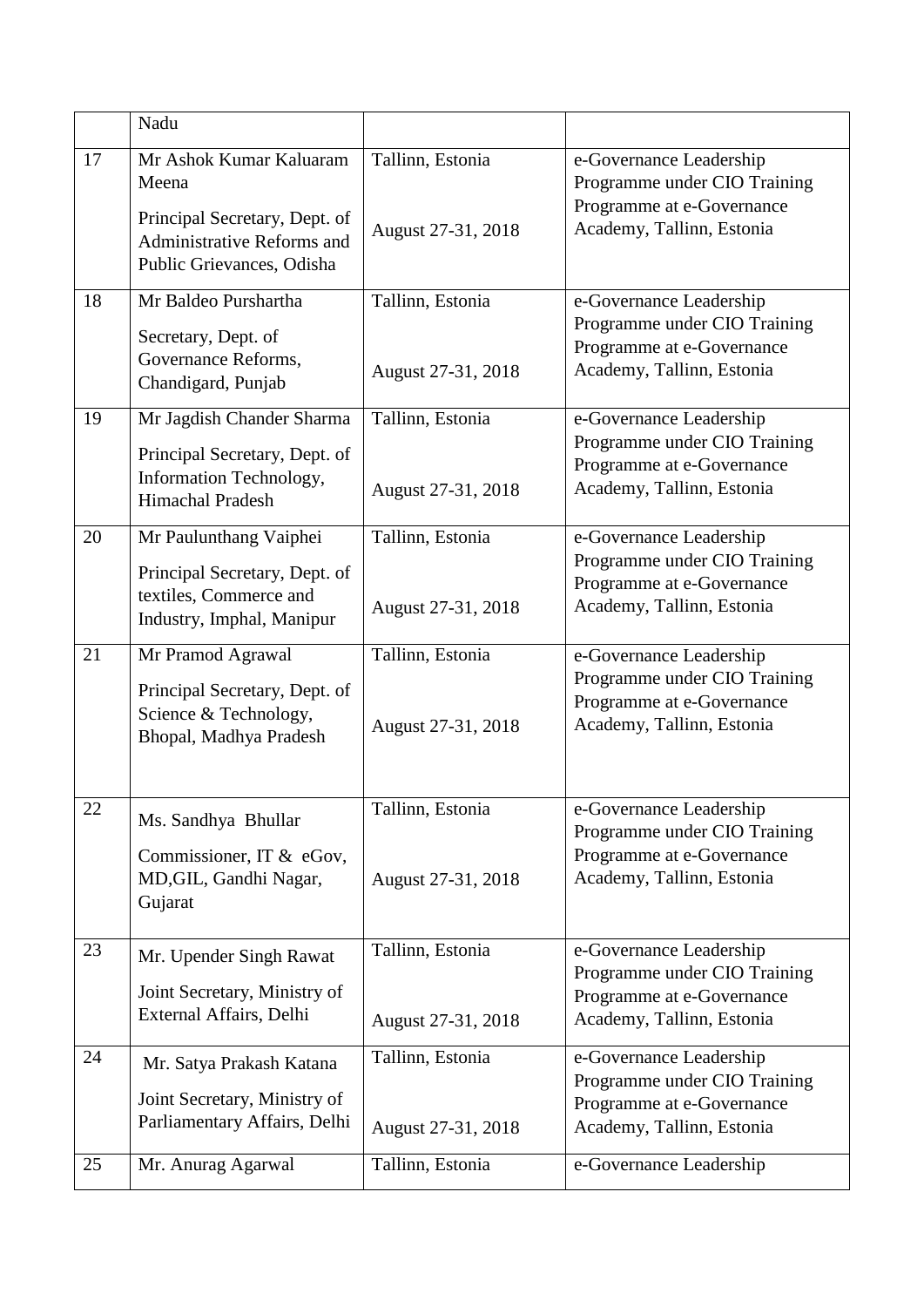|    | Joint Secretary, Ministry of<br>Corporate Affairs, Delhi                                                            | August 27-31, 2018                     | Programme under CIO Training<br>Programme at e-Governance<br>Academy, Tallinn, Estonia                            |
|----|---------------------------------------------------------------------------------------------------------------------|----------------------------------------|-------------------------------------------------------------------------------------------------------------------|
| 26 | Mr. Satya Narayan Pradhan<br>Joint Secretary, Ministry of<br>DoNER, Delhi                                           | Tallinn, Estonia<br>August 27-31, 2018 | e-Governance Leadership<br>Programme under CIO Training<br>Programme at e-Governance<br>Academy, Tallinn, Estonia |
| 27 | Ms. Shivani Singh<br><b>Additional Director General,</b><br>Directorate of Income Tax<br>Systems, Delhi             | Tallinn, Estonia<br>August 27-31, 2018 | e-Governance Leadership<br>Programme under CIO Training<br>Programme at e-Governance<br>Academy, Tallinn, Estonia |
| 28 | Mr. Hukum Singh Meena<br>Joint Secretary, Dept. of<br>Land Records, Delhi                                           | Tallinn, Estonia<br>August 27-31, 2018 | e-Governance Leadership<br>Programme under CIO Training<br>Programme at e-Governance<br>Academy, Tallinn, Estonia |
| 29 | Mr. Rakesh Goyal<br>Joint Secretary, Dept. of<br>Revenue, Delhi                                                     | Tallinn, Estonia<br>August 27-31, 2018 | e-Governance Leadership<br>Programme under CIO Training<br>Programme at e-Governance<br>Academy, Tallinn, Estonia |
| 30 | Mr. Keshav Chandra<br>Joint Secretary, Dept. of<br>Commerce and Logistics,<br>Delhi                                 | Tallinn, Estonia<br>August 27-31, 2018 | e-Governance Leadership<br>Programme under CIO Training<br>Programme at e-Governance<br>Academy, Tallinn, Estonia |
| 31 | Mr. Jagmohan Sundriyal<br>Joint Secretary, Rajya Sabha<br>Secretariat, Delhi                                        | Tallinn, Estonia<br>August 27-31, 2018 | e-Governance Leadership<br>Programme under CIO Training<br>Programme at e-Governance<br>Academy, Tallinn, Estonia |
| 32 | Mr. Gouravelly Tirumala<br>Venkateshwar Rao<br>Commissioner, ESD, Dept.<br>of Information Technology,<br>Telangana. | Tallinn, Estonia<br>August 27-31, 2018 | e-Governance Leadership<br>Programme under CIO Training<br>Programme at e-Governance<br>Academy, Tallinn, Estonia |
| 33 | Mr Anoop Singh<br>Special Secretary to GoAP,<br><b>Information Technology</b>                                       | Tallinn, Estonia                       | e-Governance Leadership<br>Programme under CIO Training<br>Programme at e-Governance                              |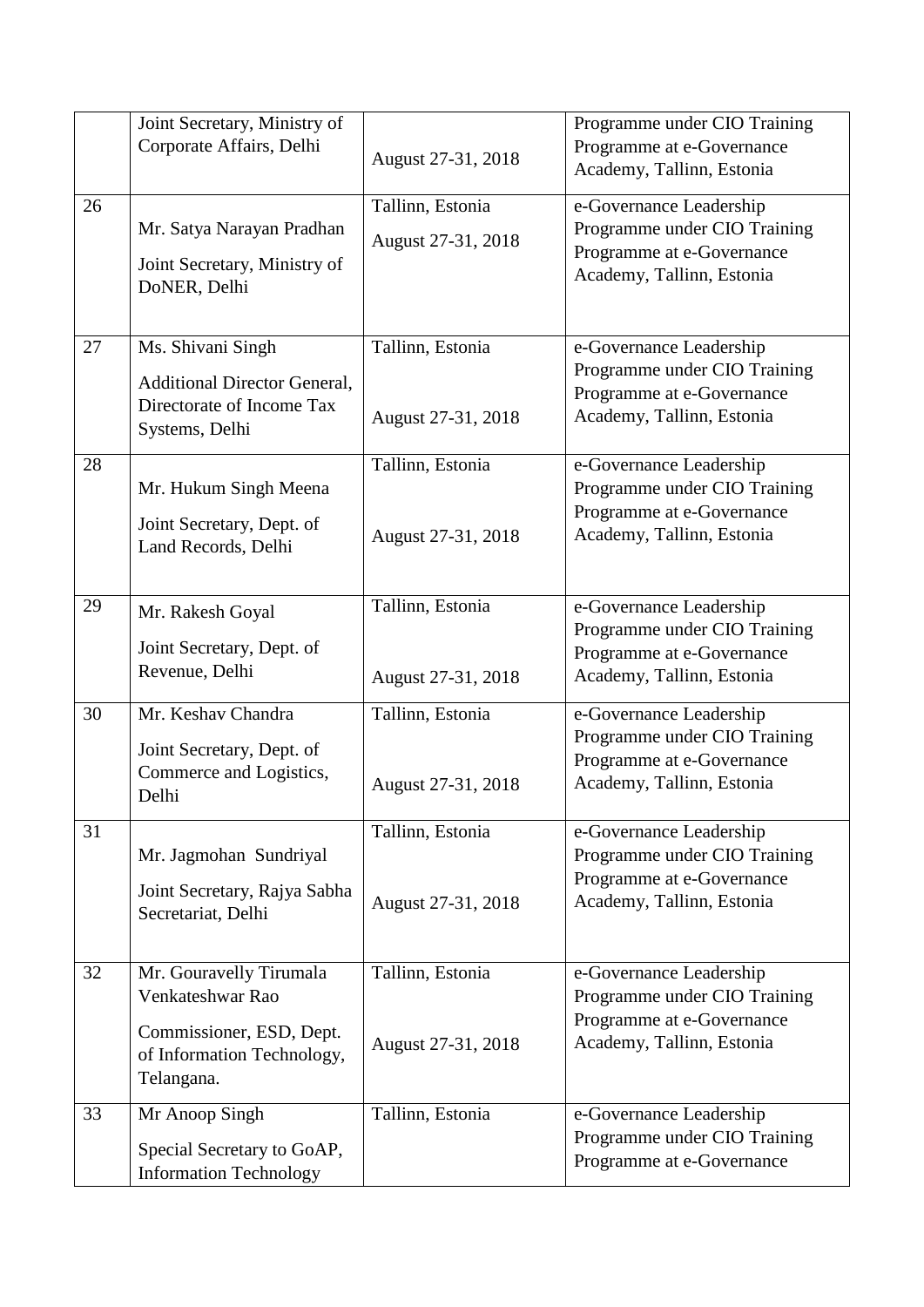|    | and Communications<br>Department, Andhra<br>Pradesh                                                                                   | September 18-30,<br>2018                     | Academy, Tallinn, Estonia                                                                                         |
|----|---------------------------------------------------------------------------------------------------------------------------------------|----------------------------------------------|-------------------------------------------------------------------------------------------------------------------|
| 34 | Mr Ashish Kushwaha<br>Director, Ministry of<br>Corporate Affairs Addl.<br>Commissioner I, East Delhi<br><b>Municipal Corporation</b>  | Tallinn, Estonia<br>September 18-30,<br>2018 | e-Governance Leadership<br>Programme under CIO Training<br>Programme at e-Governance<br>Academy, Tallinn, Estonia |
| 35 | Mr Ashok Kumar<br>Joint Secretary, Department<br>of Financial Services,<br>Ministry of Finance, Govt.<br>Of India, Delhi              | Tallinn, Estonia<br>September 18-30,<br>2018 | e-Governance Leadership<br>Programme under CIO Training<br>Programme at e-Governance<br>Academy, Tallinn, Estonia |
| 36 | Mr Ashok Kumar Singh<br>Joint Secretary to the<br>Government, Ministry of<br>Health and Family Welfare,<br>Government of India, Delhi | Tallinn, Estonia<br>September 18-30,<br>2018 | e-Governance Leadership<br>Programme under CIO Training<br>Programme at e-Governance<br>Academy, Tallinn, Estonia |
| 37 | Mr Lav Agarwal<br>Joint Secretary to the<br>Government, Ministry of<br>Health and Family Welfare,<br>Government of India, Delhi       | Tallinn, Estonia<br>September 18-30,<br>2018 | e-Governance Leadership<br>Programme under CIO Training<br>Programme at e-Governance<br>Academy, Tallinn, Estonia |
| 38 | Mr Mamnoon Hasan Khan<br>Additional Chief Secretary,<br>RD & PR & RD and<br>ministry of Fisheries, Govt.<br>of Manipur                | Tallinn, Estonia<br>September 18-30,<br>2018 | e-Governance Leadership<br>Programme under CIO Training<br>Programme at e-Governance<br>Academy, Tallinn, Estonia |
| 39 | Mr Mohana Dhas Thomas<br>Scientist-G & DDG, NIC,<br>Ministry of Electronics and<br>Information Technology,<br>Delhi                   | Tallinn, Estonia<br>September 18-30,<br>2018 | e-Governance Leadership<br>Programme under CIO Training<br>Programme at e-Governance<br>Academy, Tallinn, Estonia |
| 40 | Mr Neeraj Kumar<br>Director, National<br>eGovernance Division,                                                                        | Tallinn, Estonia<br>September 18 - 30, 2018  | e-Governance Leadership<br>Programme under CIO Training<br>Programme at e-Governance<br>Academy, Tallinn, Estonia |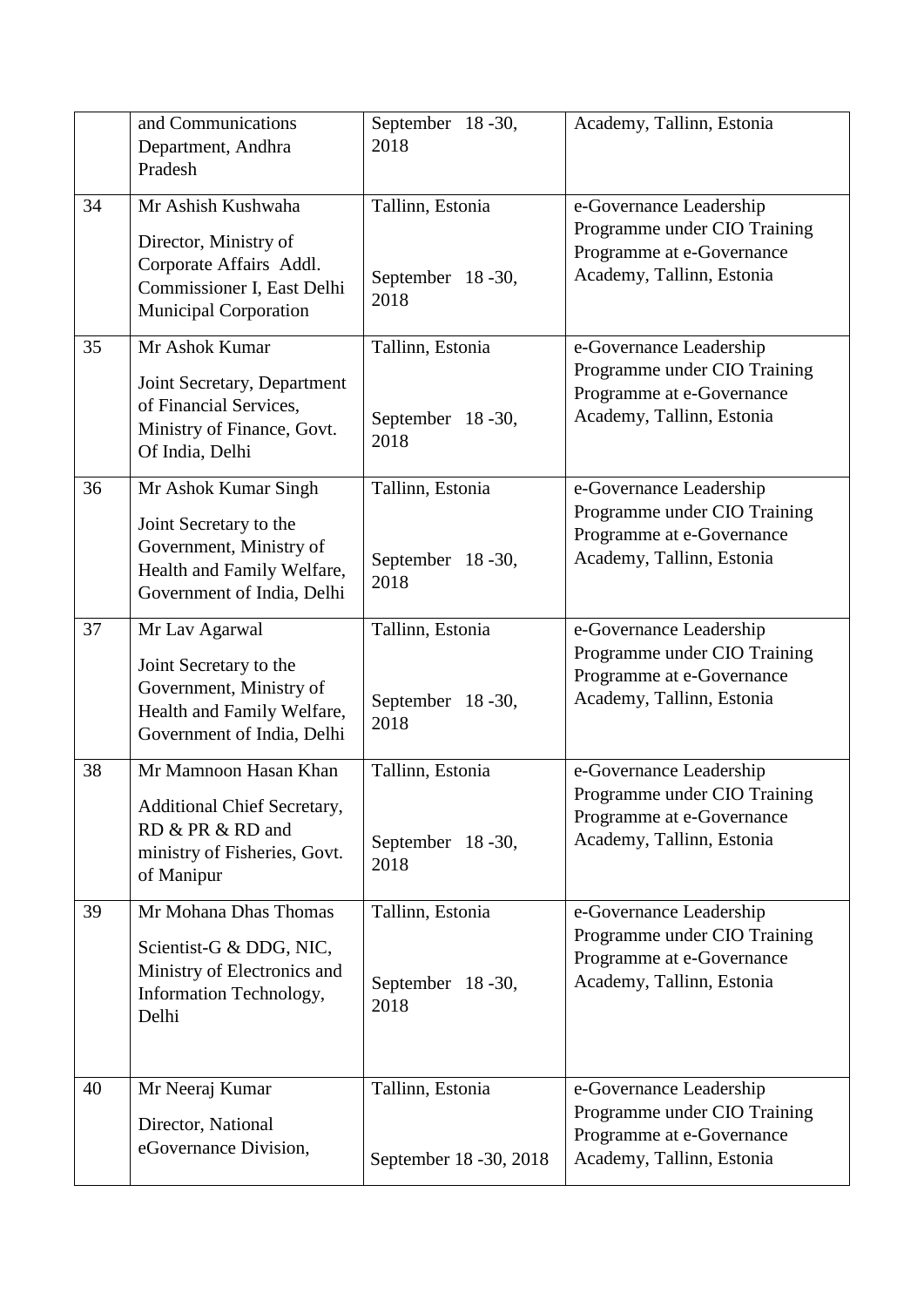|    | Delhi                                                                                                                                           |                                              |                                                                                                                   |
|----|-------------------------------------------------------------------------------------------------------------------------------------------------|----------------------------------------------|-------------------------------------------------------------------------------------------------------------------|
| 41 | Mr Pushpendra Rajput<br>Chief Electoral Officer,<br><b>Election Commission of</b><br>India, Himachal Pradesh                                    | Tallinn, Estonia<br>September 18-30,<br>2018 | e-Governance Leadership<br>Programme under CIO Training<br>Programme at e-Governance<br>Academy, Tallinn, Estonia |
| 42 | Mrs Rashmi Chowdhary<br>Joint Secretary to the<br>Government, Ministry of<br>Social Justice and<br>Empowerment, Delhi                           | Tallinn, Estonia<br>September 18-30,<br>2018 | e-Governance Leadership<br>Programme under CIO Training<br>Programme at e-Governance<br>Academy, Tallinn, Estonia |
| 43 | Mr Sheo Shekhar Shukla<br>Principal Secretary, WRD<br>and Commissioner Medical<br>Education, Govt. of Madhya<br>Pradesh                         | Tallinn, Estonia<br>September 18-30,<br>2018 | e-Governance Leadership<br>Programme under CIO Training<br>Programme at e-Governance<br>Academy, Tallinn, Estonia |
| 44 | Mr Timothy Dkhar<br>Scientist "G" & DDG,<br>National Informatics Centre,<br>Ministry of Electronics and<br>Information Technology,<br>Meghalaya | Tallinn, Estonia<br>September 18-30,<br>2018 | e-Governance Leadership<br>Programme under CIO Training<br>Programme at e-Governance<br>Academy, Tallinn, Estonia |
| 45 | Mr. Nagesh Shastri<br>DDG, National Informatics<br>Centre, Delhi                                                                                | Tallinn, Estonia<br>August 27-31, 2018       | e-Governance Leadership<br>Programme under CIO Training<br>Programme at e-Governance<br>Academy, Tallinn, Estonia |
| 46 | Mr. Shyam Bihari Singh<br>DDG, National Informatics<br>Centre., Delhi                                                                           | Tallinn, Estonia<br>August 27-31, 2018       | e-Governance Leadership<br>Programme under CIO Training<br>Programme at e-Governance<br>Academy, Tallinn, Estonia |
| 47 | Ms. Shalini Mathrani<br>DDG, National Informatics<br>Centre, Delhi                                                                              | Tallinn, Estonia<br>August 27-31, 2018       | e-Governance Leadership<br>Programme under CIO Training<br>Programme at e-Governance<br>Academy, Tallinn, Estonia |
| 48 | Ms. Ratnaboli Ghorai<br>DDG, National Informatics<br>Centre Delhi                                                                               | Tallinn, Estonia                             | e-Governance Leadership<br>Programme under CIO Training<br>Programme at e-Governance                              |